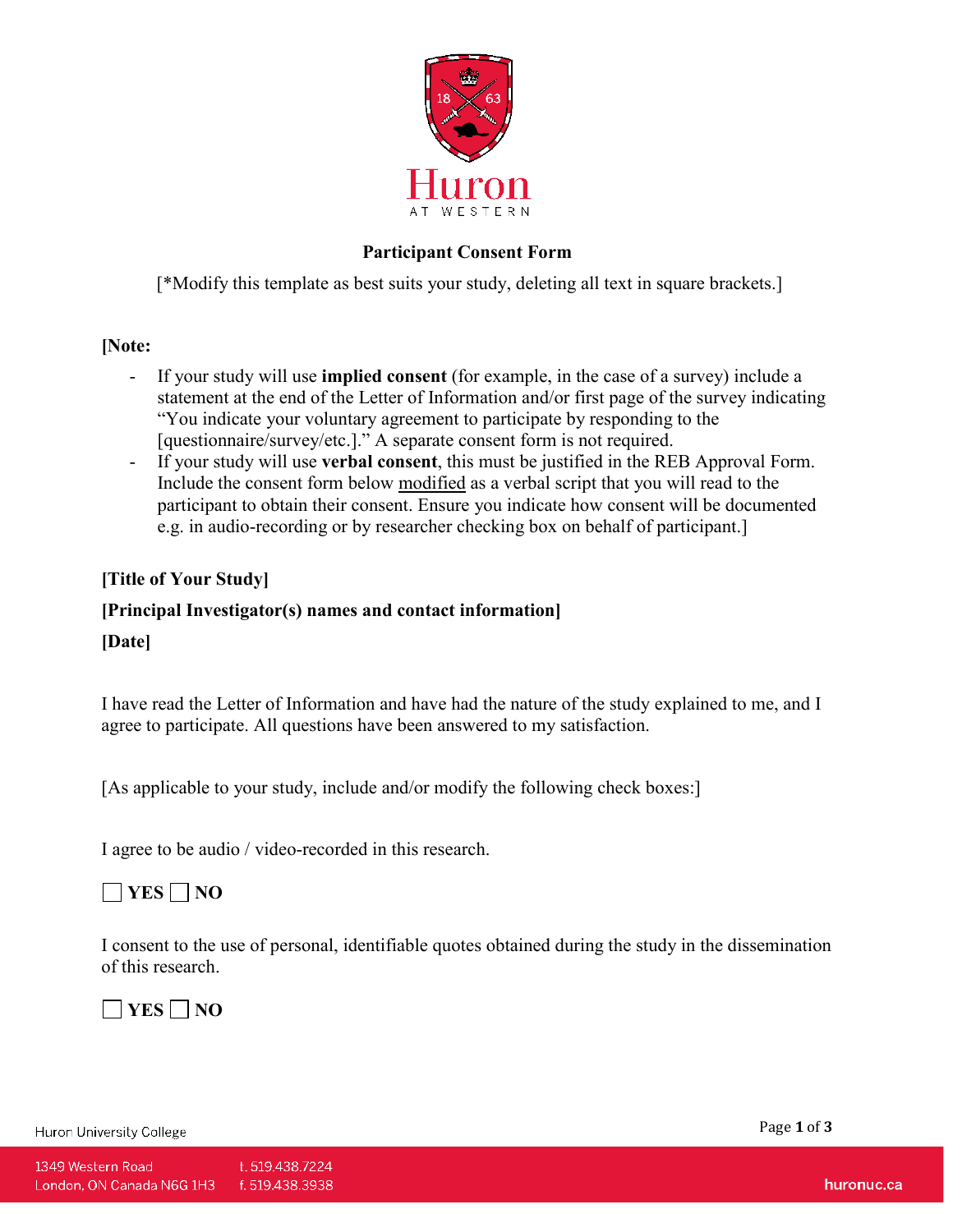

I consent to the use of unidentified quotes obtained during the study in the dissemination of this research.



I agree to have my name used in the dissemination of this research.

**YES NO**

I agree to be contacted for future research studies.

**YES NO**

Name of Participant (please print)

Signature of Participant Date

My signature means that I have explained the study to the participant named above. I have answered all questions.

 $\_$  , and the contribution of the contribution of  $\mathcal{L}_\mathcal{A}$ 

Name of Researcher Obtaining Consent (please print)

Huron University College

Page **2** of **3**